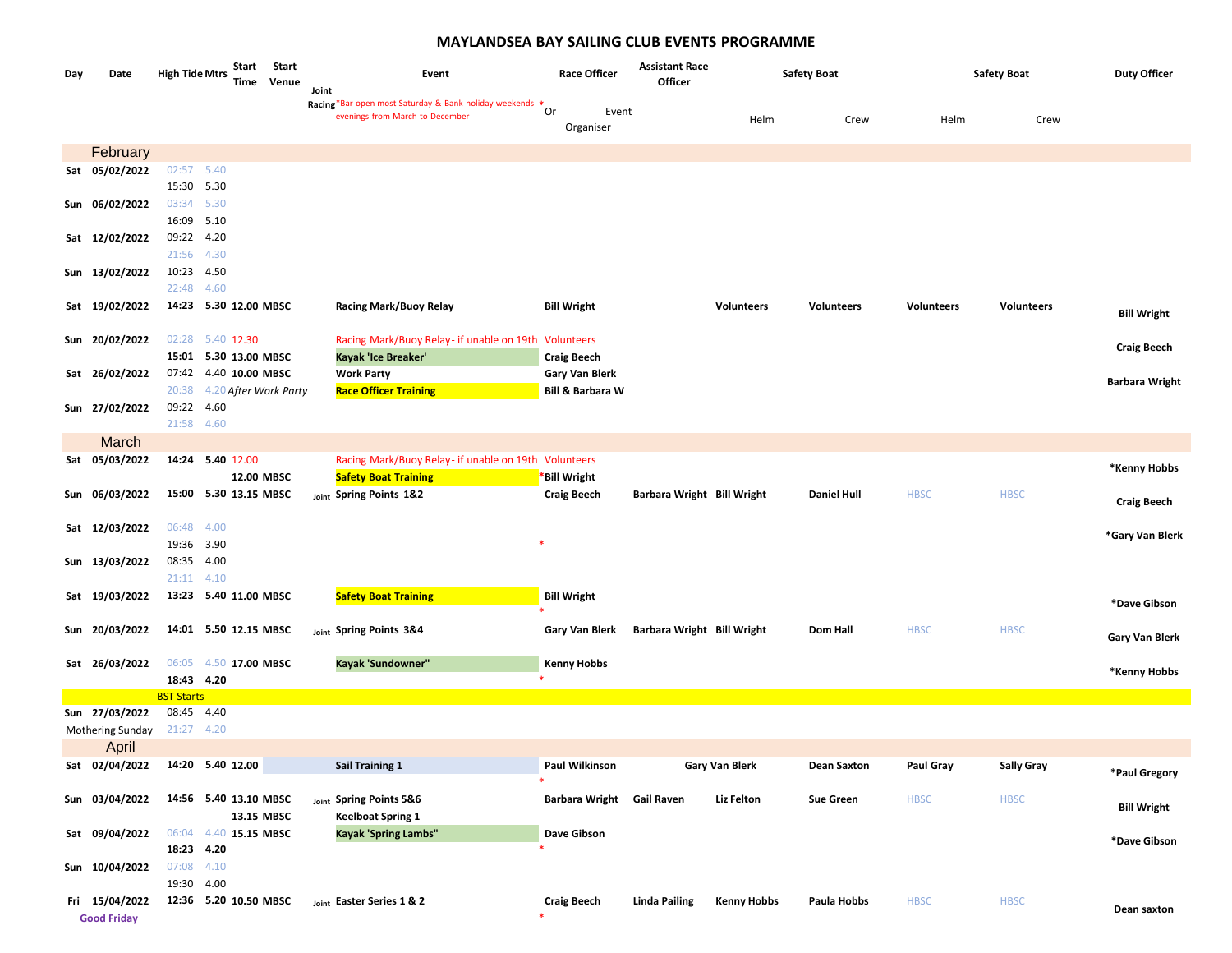| Sat 16/04/2022                          |            | 13:17 5.40 11.30 MBSC | Joint Easter Series 3 & 4                               | Paul Gray                      | Julie Harman                | <b>Rob Gray</b>                   | <b>Sally Gray</b>    | <b>HBSC</b>         | <b>HBSC</b>                         | Paul Gray                 |
|-----------------------------------------|------------|-----------------------|---------------------------------------------------------|--------------------------------|-----------------------------|-----------------------------------|----------------------|---------------------|-------------------------------------|---------------------------|
| Easter Saturday                         |            |                       | <b>Social Evening</b>                                   |                                |                             |                                   |                      |                     |                                     |                           |
| Sun 17/04/2022                          |            | 13:57 5.40 12.10 MBSC | Joint Spring Points 7&8                                 | <b>Simon Evance</b>            | <b>Rory Hobbs</b>           | <b>Andy Lomas</b>                 | <b>Sally Lomas</b>   | <b>HBSC</b>         | <b>HBSC</b>                         | <b>Richard Broomfield</b> |
| <b>Easter Sunday</b>                    |            | 12.15                 | <b>Keelboat Spring 2</b>                                |                                |                             |                                   |                      |                     |                                     |                           |
| Mon 18/04/2022                          |            | 14:36 5.40 12.50 MBSC | Joint Easter Series 5 & 6                               | Gary Van Blerk                 | <b>Karin Grice</b>          | <b>Chris Harris</b>               | <b>Agnes Harris</b>  | <b>HBSC</b>         | <b>HBSC</b>                         | <b>Simon Evance</b>       |
| <b>Easter Monday</b>                    |            | 05:56 4.80 16.30 MBSC |                                                         |                                |                             |                                   | Lisa Pollard         |                     |                                     |                           |
| Sat 23/04/2022<br><b>St Georges Day</b> | 18:18 4.50 |                       | <b>MBSC Dragon Fun Day</b><br>Fun for Kayaks & Dinghies | <b>Dean Saxton</b>             | <b>Kenny Hobbs</b>          | <b>Jules Dawson</b>               |                      | <b>Chris Harris</b> | <b>Anne Dyson</b>                   | *Kenny Hobbs              |
| Sun 24/04/2022                          | 07:09 4.60 |                       |                                                         |                                |                             |                                   |                      |                     |                                     |                           |
|                                         | 19:37 4.30 |                       |                                                         |                                |                             |                                   |                      |                     |                                     |                           |
| Sat 30/04/2022                          |            | 13:17 5.30 11.00 MBSC | <b>OPEN DAY</b>                                         | Committee                      | Committee                   | Committee                         | Committee            | Committee           | Committee                           |                           |
|                                         |            | 10.00 MBSC            | <b>Sail Training 2</b>                                  | Paul Wilkinson                 |                             | Gary Van Blerk                    | <b>Dean Saxton</b>   | <b>Chris Grice</b>  | Karin Grice                         | Committee                 |
|                                         |            | 11.30 HBSC            | Joint May Bank Holiday Series 1 & 2                     | *HBSC                          | <b>HBSC</b>                 | <b>HBSC</b>                       | <b>HBSC</b>          | <b>HBSC</b>         | <b>HBSC</b>                         |                           |
| May                                     |            |                       |                                                         |                                |                             |                                   |                      |                     |                                     |                           |
| Sun 01/05/2022                          |            | 13:54 5.30 12.10 MBSC | Keelboat Spring 3                                       | <b>Auto Start</b>              |                             |                                   |                      |                     |                                     |                           |
|                                         |            | 12.10 HBSC            | Joint Summer Points 1 & 2                               | *HBSC                          | <b>HBSC</b>                 | <b>Mark Turner</b>                | <b>Oliver Turner</b> | <b>HBSC</b>         | <b>HBSC</b>                         | *Gary Van Blerk           |
| Mon 02/05/2022                          |            | 14:27 5.30 12.40 HBSC | Joint May Bank Holiday Series 3 & 4                     | <b>HBSC</b>                    | <b>HBSC</b>                 | Kevin Whittle                     | Ali Daniels          | <b>HBSC</b>         | <b>HBSC</b>                         |                           |
| May Day BH                              |            |                       |                                                         |                                |                             |                                   |                      |                     |                                     | <b>Phil Spillane</b>      |
| Sat 07/05/2022                          |            | 04:56 4.60 15.00 MBSC | Kayak 'Osea Shores'                                     | *Gary Van Blerk                |                             |                                   |                      |                     |                                     |                           |
|                                         | 17:07 4.60 |                       |                                                         |                                |                             |                                   |                      |                     |                                     | *Gary Van Blerk           |
| Sun 08/05/2022                          |            | 05:43 4.40 16.00 MBSC | <b>Keelboat Spring 4</b>                                | <b>Auto Start</b>              |                             | <b>Daniel Hull</b>                | <b>Agnes Harris</b>  | <b>HBSC</b>         | <b>HBSC</b>                         |                           |
|                                         |            | 16.00 HBSC            | Joint Lawling Tankard                                   | <b>HBSC</b>                    | <b>HBSC</b>                 |                                   |                      |                     |                                     |                           |
|                                         |            |                       | (inc. MBSC Ghost Ship Trophy)                           |                                |                             |                                   |                      |                     |                                     | <b>Kevin Whittle</b>      |
| <b>VE Day</b>                           |            | 17:53 4.40 08.00      | <b>BJRC Series</b>                                      |                                |                             |                                   |                      |                     |                                     |                           |
| Sat 14/05/2022                          |            | 12:03 5.20 10.00 MBSC | Kestrel open                                            | <b>Bill Wright</b>             | Barbara Wright Simon Evance |                                   | <b>RO/ARO</b>        |                     | Vicky Broomfield Richard Broomfield |                           |
|                                         |            |                       | <b>Social Evening</b>                                   |                                |                             |                                   |                      |                     |                                     | Paul Gray                 |
| Sun 15/05/2022                          | 00:15      | 5.00 10.45 MBSC       | Kestrel open                                            | <b>Bill Wright</b>             | Barbara Wright Simon Evance |                                   | <b>RO/ARO</b>        |                     | Vicky Broomfield Richard Broomfield |                           |
|                                         |            | 12:47 5.30 11.00 MBSC | <b>Keelboat Spring 5</b>                                | <b>Auto Start</b>              |                             |                                   |                      |                     |                                     | <b>Geoffrey Walkley</b>   |
|                                         |            | 11.00 HBSC            | Joint Summer point 3 & 4                                | <b>HBSC</b>                    | <b>HBSC</b>                 | <b>HBSC</b>                       | <b>HBSC</b>          | <b>HBSC</b>         | <b>HBSC</b>                         |                           |
| Sat 21/05/2022                          | 04:58 5.20 |                       |                                                         |                                |                             |                                   |                      |                     |                                     | *Craig Beech              |
|                                         | 17:15 4.90 |                       |                                                         |                                |                             |                                   |                      |                     |                                     |                           |
| Sun 22/05/2022                          |            | 05:56 4.90 08.00      | <b>BJRC Series</b>                                      |                                |                             |                                   |                      |                     |                                     |                           |
|                                         |            | 18:12 4.70 16.30 HBSC | Joint Galley Cup                                        | <b>HBSC</b>                    | <b>HBSC</b>                 | <b>Phil Spillane</b>              | <b>Denise Thame</b>  | <b>HBSC</b>         | <b>HBSC</b>                         | <b>Paul Gregory</b>       |
|                                         |            |                       | (Inc. MBSC White Wine Trophy)                           |                                |                             |                                   |                      |                     |                                     |                           |
| Sat 28/05/2022                          |            | 12:10 5.20 10.00 MBSC | GP14 Open (Southern Areas)                              | Paul Gray                      | <b>Sally Gray</b>           | <b>Chris Grice</b>                | <b>RO/ARO</b>        | <b>Howie Enkel</b>  | Danni Tebbutt                       | <b>Vicky Broomfield</b>   |
|                                         |            |                       | <b>Social Evening</b>                                   |                                |                             |                                   |                      |                     |                                     |                           |
| Sun 29/05/2022                          |            | 00:27 5.00 10.45 MBSC | GP14 Open (Southern Areas)                              | Paul Gray                      | <b>Sally Gray</b>           | Dave Gibson                       | <b>RO/ARO</b>        | Liz Felton          | Pete Gibson                         |                           |
|                                         |            | 12:51 5.20 11.00 MBSC | <b>Keelboat Spring 6</b>                                | <b>Auto Start</b>              |                             |                                   |                      |                     |                                     | <b>Richard Broomfield</b> |
|                                         |            | 11.00 HBSC            | Joint Summer Points 5 & 6                               |                                |                             | <b>HBSC</b>                       | <b>HBSC</b>          | <b>HBSC</b>         | <b>HBSC</b>                         |                           |
| June                                    |            |                       |                                                         |                                |                             |                                   |                      |                     |                                     |                           |
| Thur 02/06/2022                         |            | 02:52 5.00 13.20 MBSC | Joint Mayland Mug (open)Series 1 & 2                    | <b>Kevin Whittle</b>           | Barbara Wright Bill Wright  |                                   | Paul Gregory         | <b>HBSC</b>         | <b>HBSC</b>                         | <b>Barbara Wright</b>     |
| Late May BH<br>Fri 03/06/2022           | 15:05 5.00 |                       |                                                         |                                |                             | <b>Neil Raven</b>                 |                      |                     |                                     |                           |
| <b>Her Majesty The Queen's Platinum</b> |            | 15:36 4.90 13.50 MBSC | Joint Mayland Mug (open)series 3 & 4                    | Vicky Broomfield Linda Pailing |                             |                                   | Phil Welpdale        | <b>HBSC</b>         | <b>HBSC</b>                         | <b>Paul Grav</b>          |
| <b>Jubilee</b>                          |            |                       | <b>Social Evening</b>                                   |                                |                             |                                   |                      |                     |                                     |                           |
| Sat 04/06/2022                          |            | 04:02 4.80 13.00 MBSC | <b>Training 3</b>                                       | Paul Wilkinson                 |                             | Gary Van Blerk                    | <b>Dean Saxton</b>   | <b>Howie Enkel</b>  | <b>Anne Dyson</b>                   | Paul Wilkinson            |
|                                         |            | 16:09 4.80 14.25 HBSC | <sub>Joint</sub> Air Ambulance Race                     | *HBSC                          | <b>HBSC</b>                 | <b>HBSC</b>                       | <b>HBSC</b>          | <b>HBSC</b>         | <b>HBSC</b>                         |                           |
| Sun 05/06/2022                          |            | 04:42 4.70 15.00 MBSC | Keelboat Spring 7 Frank's Trophy                        | <b>Auto Start</b>              |                             |                                   |                      |                     |                                     |                           |
|                                         |            | 16:47 4.70 15.00 HBSC | Joint Helms Trophy                                      | <b>HBSC</b>                    | <b>HBSC</b>                 | <b>Andrew Trembath Adam Lomas</b> |                      |                     |                                     | <b>Kevin Whittle</b>      |
|                                         |            |                       | (inc. MBSC Red Wine Trophy)                             |                                |                             |                                   |                      | <b>HBSC</b>         | <b>HBSC</b>                         |                           |
| Sat 11/06/2022                          |            | 10:33 4.80 12.30      | <b>BJRC Series</b>                                      |                                |                             |                                   |                      |                     |                                     | *Dave Gibson              |
|                                         | 22:46 4.80 |                       |                                                         |                                |                             |                                   |                      |                     |                                     |                           |
| Sun 12/06/2022                          |            | 11:29 5.00 10.00 MBSC | <b>Keelboat Summer 1</b>                                | <b>Auto Start</b>              |                             |                                   |                      |                     |                                     | <b>Gary Van Blerk</b>     |
|                                         |            | 23:45 5.00 09.45 HBSC | Joint Summer Points 7 & 8                               | <b>HBSC</b>                    | <b>HBSC</b>                 | Dom Hall                          | <b>Sue Green</b>     | <b>HBSC</b>         | <b>HBSC</b>                         |                           |
|                                         |            |                       |                                                         |                                |                             |                                   |                      |                     |                                     |                           |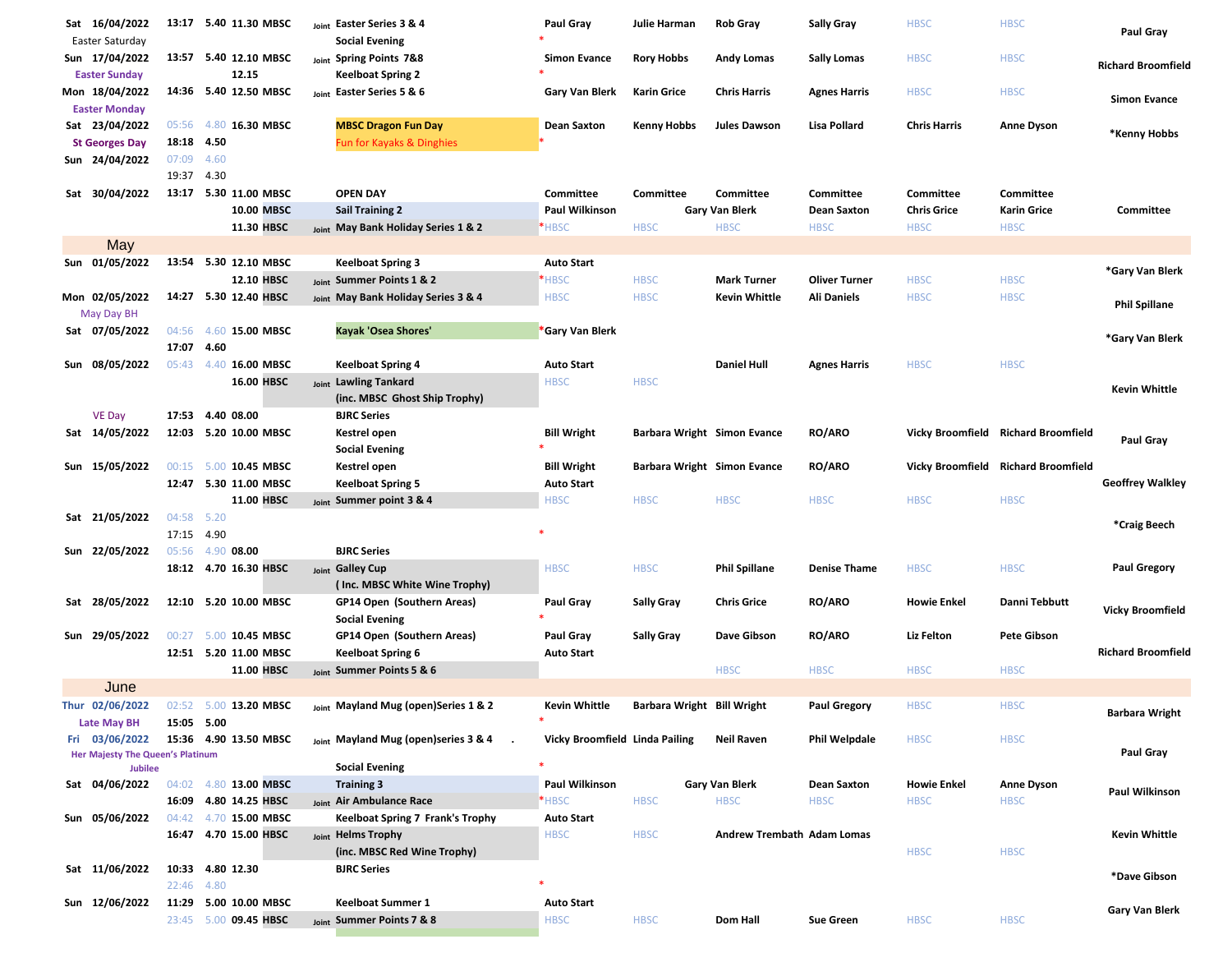| Sat 18/06/2022  | 04:01      | 5.40 13.30 MBSC           | Kayak 'Maldon Maybe'                      | <b>Craig Beech</b>        |              |                       |                                |                                      |                                    | *Craig Beech            |
|-----------------|------------|---------------------------|-------------------------------------------|---------------------------|--------------|-----------------------|--------------------------------|--------------------------------------|------------------------------------|-------------------------|
|                 | 16:16 5.20 |                           |                                           |                           |              |                       |                                |                                      |                                    |                         |
| Sun 19/06/2022  | 17:05      | 5.10 15.20 MBSC           | <b>Keelboat Summer 2</b>                  | <b>Auto Start</b>         |              |                       |                                |                                      |                                    | <b>Geoffrey Walkley</b> |
| Father's Day    |            | 15.20 HBSC                | <sub>Joint</sub> Osea Cup (open)          | <b>HBSC</b>               | <b>HBSC</b>  | Liz Felton            | <b>Rob Gray</b>                | <b>HBSC</b>                          | <b>HBSC</b>                        |                         |
| Sat 25/06/2022  | 23:13 4.80 | 10:53 4.90 09.00 MBSC     | <b>Training 4</b>                         | Paul Wilkinson            |              | <b>Gary Van Blerk</b> | <b>Chris Harris</b>            | <b>Phil Spillane</b>                 | Katherine Wilkinson                | Paul Wilkinson          |
| Sun 26/06/2022  |            | 11:42 4.90 10.00 HBSC     | Joint Summer points 9 & 10                | <b>HBSC</b>               | <b>HBSC</b>  | <b>Mark Turner</b>    | <b>Oliver Turner</b>           | <b>HBSC</b>                          | <b>HBSC</b>                        |                         |
|                 |            | 10.00 MBSC                | <b>Keelboat Summer 3</b>                  | <b>Auto Start</b>         |              |                       |                                |                                      |                                    | Phil Spillane           |
| July            |            |                           |                                           |                           |              |                       |                                |                                      |                                    |                         |
| Sat 02/07/2022  |            | 15:18 5.00 12.00 MBSC     | <b>Training 5</b>                         | Paul Wilkinson            |              | <b>Dean Saxton</b>    | <b>Adam Saxton</b>             |                                      | Richard BroomfieldVicky Broomfield |                         |
|                 |            |                           | <b>Sandhopper open</b>                    | <b>Simon Evance</b>       | Julie Harman | <b>Mark Harman</b>    | <b>RO/ROA</b>                  |                                      |                                    | *Gary Van Blerk         |
|                 |            |                           | <b>Social Evening</b>                     |                           |              |                       |                                |                                      |                                    |                         |
| Sun 03/07/2022  |            | <b>MBSC</b>               | <b>Sandhopper open</b>                    | Simon Evance              | Julie Harman | <b>Mark Harman</b>    | <b>RO/ROA</b>                  |                                      |                                    |                         |
|                 |            | 15:53 5.00 14.10 HBSC     | Hells Bells 2 Island Race (open)<br>Joint |                           |              | <b>HBSC</b>           | <b>HBSC</b>                    | <b>HBSC</b>                          | <b>HBSC</b>                        | <b>Simon Evance</b>     |
| Sat 09/07/2022  | 08:37      | 4.50 9.00 MBSC            | <b>Summer Cruise</b>                      | Kevin Whittle             |              |                       |                                |                                      |                                    |                         |
|                 | 20:48 4.60 |                           | (Alternative dates 10/7 - 7/8 - 20/8)     |                           |              |                       |                                |                                      |                                    | *Kevin Whittle          |
| Sun 10/07/2022  | 09:50      | 4.60 9.30                 | Summer cruise alternative                 |                           |              |                       |                                |                                      |                                    |                         |
|                 |            | 22:11 4.70 12.00          | <b>BJRC Series</b>                        |                           |              |                       |                                |                                      |                                    |                         |
| Sat 16/07/2022  |            | 10.00 MBSC                | <b>Work Party</b>                         | <b>Gary Van Blerk</b>     |              |                       |                                |                                      |                                    |                         |
|                 |            | 15:17   5.40   12.00 MBSC | <b>Training 6</b>                         | Paul Wilkinson            |              | <b>Dean Saxton</b>    | <b>Vicky Broomfield</b>        | <b>Richard BroomfieldChris Grice</b> |                                    | *Gary Van Blerk         |
| Sun 17/07/2022  |            | 16:02 5.40 14.15 MBSC     | Joint Challenge Cup (open)                | Barbara Wright Gail Raven |              | John Giles            | <b>Sue Green</b>               | <b>HBSC</b>                          | <b>HBSC</b>                        |                         |
|                 |            |                           | Inc Evelyn Darby ladies race              |                           |              |                       |                                |                                      |                                    | Barbara Wright          |
|                 |            | <b>MBSC</b>               | Inc. Keelboat Summer 4                    |                           |              |                       |                                |                                      |                                    |                         |
| Sat 23/07/2022  | 09:13      | 4.50 09.00 Bradwell       | Kayak 'Bradwell Launch'                   | <b>Kenny Hobbs</b>        |              |                       |                                |                                      |                                    |                         |
|                 | 21:36      | 4.50 11.00                | <b>BJRC Series</b>                        |                           |              |                       |                                |                                      |                                    | *Kenny Hobbs            |
| Sun 24/07/2022  | 10:16      | 4.50 09.30 MBSC           | <b>Keelboat Summer 5</b>                  | <b>Auto Start</b>         |              |                       |                                |                                      |                                    |                         |
|                 | 22:41 4.60 | <b>MBSC</b>               | <b>Practice Morning - Sail/Safety</b>     | <b>TBA</b>                |              |                       |                                |                                      |                                    | <b>Craig Beech</b>      |
|                 |            | 12.30                     | <b>BJRC Series</b>                        |                           |              |                       |                                |                                      |                                    |                         |
| Mon 25/07/2022  | 11:13      | 4.70 09.15 MBSC           | Maylandsea Bay Week                       | <b>MBW TBA</b>            | TBA          | TBA                   | TBA                            | TBA                                  | <b>TBA</b>                         | <b>MBW Committee</b>    |
|                 | 23:37 4.70 |                           |                                           |                           |              |                       |                                |                                      |                                    |                         |
| Tue 26/07/2022  |            | 12:03 4.80 10.00 MBSC     | Maylandsea Bay Week                       | <b>MBW TBA</b>            | TBA          | TBA                   | <b>TBA</b>                     | <b>TBA</b>                           | <b>TBA</b>                         | <b>MBW Committee</b>    |
|                 |            |                           |                                           |                           |              |                       |                                |                                      |                                    |                         |
| Wed 27/07/2022  | 00:25 4.80 | <b>MBSC</b>               | Maylandsea Bay Week                       | <b>MBW TBA</b>            | TBA          | TBA                   | <b>TBA</b>                     | <b>TBA</b>                           | <b>TBA</b>                         | <b>MBW Committee</b>    |
|                 |            | 12:45 4.90 10.45          |                                           |                           |              |                       |                                |                                      |                                    |                         |
| Thur 28/07/2022 | 01:07 4.90 | MBSC                      | Maylandsea Bay Week                       | <b>MBW TBA</b>            | TBA          | <b>TBA</b>            | <b>TBA</b>                     | <b>TBA</b>                           | <b>TBA</b>                         | <b>MBW Committee</b>    |
|                 |            | 13:22 5.00 11.20          |                                           |                           |              |                       |                                |                                      |                                    |                         |
| Fri 29/07/2022  | 01:44 5.00 | <b>MBSC</b>               | Maylandsea Bay Week                       | <b>MBW TBA</b>            | <b>TBA</b>   | <b>TBA</b>            | <b>TBA</b>                     | <b>TBA</b>                           | <b>TBA</b>                         | <b>MBW Committee</b>    |
|                 |            | 13:55 5.00 12.00          |                                           |                           |              |                       |                                |                                      |                                    |                         |
| Sat 30/07/2022  |            | 14:27 5.10 13.00 HBSC     | Joint RNLI Penant                         | <b>HBSC</b>               | <b>HBSC</b>  | <b>Daniel Hull</b>    | Mary Jeffrey                   | <b>HBSC</b>                          | <b>HBSC</b>                        |                         |
| Sun 31/07/2022  |            | 13.15 HBSC                | Joint Bob Knight's Trophy (2 races)       | <b>HBSC</b>               | <b>HBSC</b>  | Mark Harman           | Paula Hobbs                    | <b>HBSC</b>                          | <b>HBSC</b>                        |                         |
|                 |            |                           | (inc MBSC Preseco Trophy)                 |                           |              |                       |                                |                                      |                                    | <b>Kevin Whittle</b>    |
|                 |            | 15:00 5.20 13.15 MBSC     | Keelboat Summer 6 John's Trophy           | <b>Auto Start</b>         |              |                       |                                |                                      |                                    |                         |
| August          |            |                           |                                           |                           |              |                       |                                |                                      |                                    |                         |
| Sat 06/08/2022  | 06:51 4.60 |                           |                                           |                           |              |                       |                                |                                      |                                    |                         |
|                 |            | 19:02 4.80 17.15 HBSC     | Joint Evening Series 1                    | *HBSC                     | <b>HBSC</b>  | <b>HBSC</b>           | <b>HBSC</b>                    |                                      |                                    | *Paul Gregory           |
| Sun 07/08/2022  | 07:52 4.50 |                           |                                           |                           |              |                       |                                |                                      |                                    |                         |
|                 |            | 20:13 4.60 08.30 MBSC     | Summer Cruise (alternate/reserve Date)    |                           |              |                       |                                |                                      |                                    |                         |
| Sat 13/08/2022  |            | 14:15  5.50  11.00 MBSC   | <b>Training 7</b>                         | Paul Wilkinson            |              | <b>Dean Saxton</b>    | Katherine WilkinsonHowie Enkel |                                      | <b>Anne Dyson</b>                  |                         |
|                 |            |                           | Sandhopper Nats. Thorpe Bay Y.C.          |                           |              |                       |                                |                                      |                                    | *Dave Gibson            |
| Sun 14/08/2022  |            | 13.15 MBSC                | <b>Keelboat Summer 7</b>                  | <b>Auto Start</b>         |              |                       |                                |                                      |                                    |                         |
|                 |            | 14:59 5.50 13.15 HBSC     | Joint Autumn Points 1 & 2                 | <b>HBSC</b>               | <b>HBSC</b>  | <b>Steve Tanner</b>   | Ali Daniels                    | <b>HBSC</b>                          | <b>HBSC</b>                        | <b>Geoffery Walkley</b> |
|                 |            |                           | Sandhopper Nats. Thorpe Bay Y.C.          |                           |              |                       |                                |                                      |                                    |                         |
| Sat 20/08/2022  |            | 07:04 4.40 17.30 HBSC     | Joint Evening Series 2                    | <b>HBSC</b>               | <b>HBSC</b>  | <b>HBSC</b>           | <b>HBSC</b>                    |                                      |                                    |                         |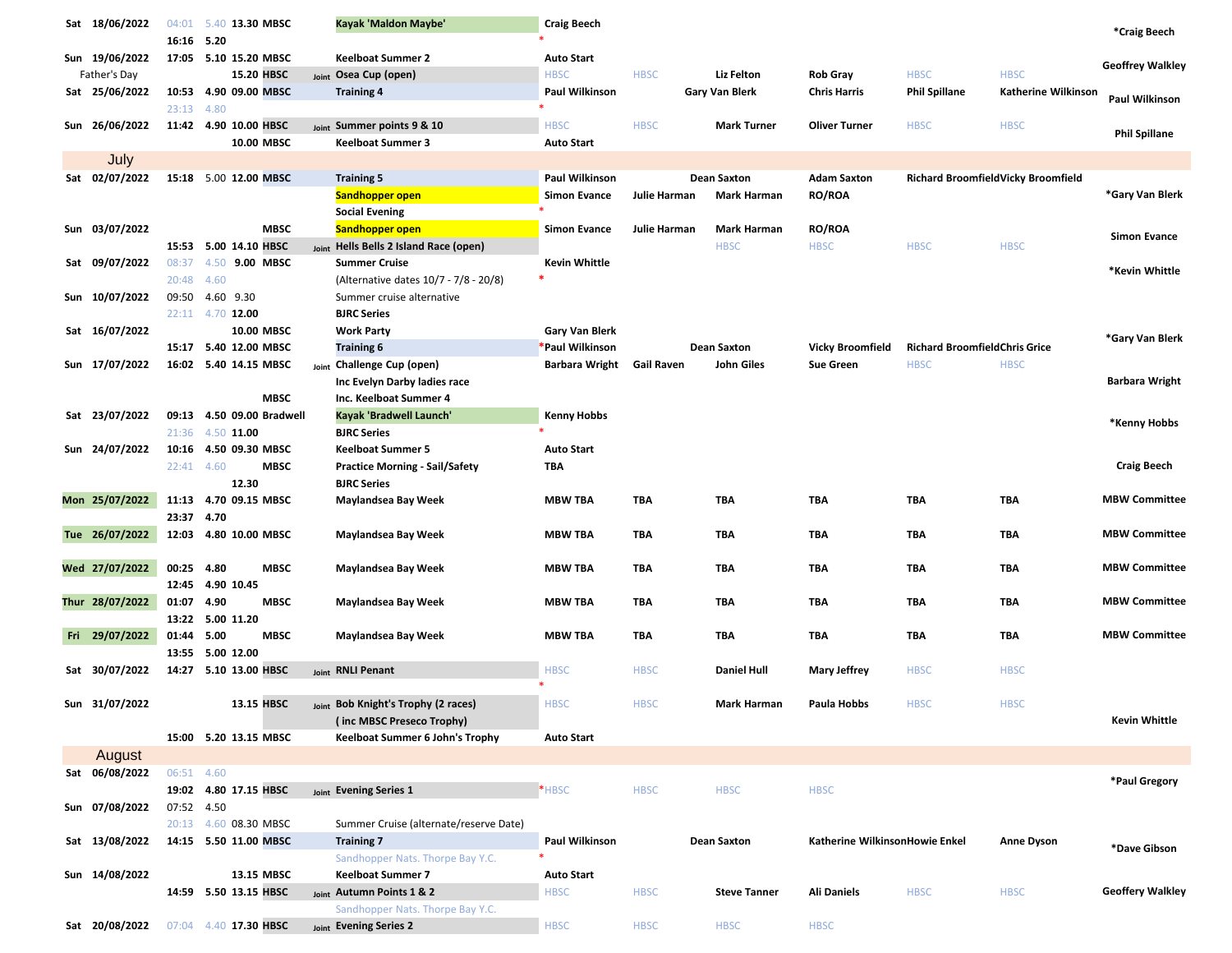| Sun 21/08/2022   | 20:44 4.20                    | 19:18 4.40 08.30 MBSC<br>08:11 4.20 10.00 | Summer Cruise (alternate/reserve Date) *<br><b>BJRC Series</b> |                                  |             |                                          |                                |                                     |                     | Kenny Hobbs               |
|------------------|-------------------------------|-------------------------------------------|----------------------------------------------------------------|----------------------------------|-------------|------------------------------------------|--------------------------------|-------------------------------------|---------------------|---------------------------|
| Sat 27/08/2022   |                               | 11.30 MBSC                                | Kayak 'Skills & Spills'                                        | Kenny Hobbs                      |             |                                          |                                |                                     |                     | *Gary Van Blerk           |
|                  | 13:31 5.10                    |                                           | <b>Kestrel Nationals</b>                                       |                                  |             |                                          |                                |                                     |                     |                           |
| Sun 28/08/2022   |                               | 12.30 HBSC<br>14:04 5.20 12.20 MBSC       | Joint Autumn Points 3 & 4                                      | <b>HBSC</b>                      | <b>HBSC</b> | Liz Felton                               | <b>Paul Gregory</b>            | <b>HBSC</b>                         | <b>HBSC</b>         | <b>Paul Gregory</b>       |
|                  |                               |                                           | Keelboat Autumn 1<br><b>Kestrel Nationals</b>                  | <b>Auto Start</b>                |             |                                          |                                |                                     |                     |                           |
| Mon 29/08/2022   |                               | 12.00 MBSC                                | <b>Kayak 'Scones at Stone'</b>                                 | Dave Gibson                      |             |                                          |                                |                                     |                     |                           |
| <b>August BH</b> | 14:37 5.30                    |                                           |                                                                |                                  |             |                                          |                                |                                     |                     | Dave Gibson               |
| September        |                               |                                           |                                                                |                                  |             |                                          |                                |                                     |                     |                           |
| Sat 03/09/2022   |                               | 05:33 4.80 15.00 MBSC                     | Kayak 'Oysters'                                                | <b>Craig Beech</b>               |             |                                          |                                |                                     |                     |                           |
|                  |                               | 17:43 5.00 16.00 HBSC                     | Joint Evening Series 3                                         | *HBSC                            | <b>HBSC</b> |                                          |                                |                                     |                     | <b>Craig Beech</b>        |
| Sun 04/09/2022   | 06:18                         | 4.60 08.30                                | <b>BJRC Series</b>                                             |                                  |             |                                          |                                |                                     |                     |                           |
|                  | 18:39 4.70                    |                                           |                                                                |                                  |             |                                          |                                |                                     |                     |                           |
| Sat 10/09/2022   |                               | 13:12  5.40  11.30 MBSC                   | Pico Championship Series                                       | Paul Wikinson                    |             | <b>Simon Evance</b>                      | Katherine WilkinsonChris Grice |                                     | <b>Karin Grice</b>  | <b>Simon Evance</b>       |
|                  |                               | 11.30 HBSC                                | Laser Open                                                     |                                  |             |                                          |                                |                                     |                     |                           |
|                  |                               |                                           | Social evening                                                 |                                  |             |                                          |                                |                                     |                     | *Karin Grice              |
| Sun 11/09/2022   |                               | 12.20 MBSC                                | <b>Pico Championship Series</b>                                | Paul Wilkinson                   |             | <b>Andrew Trembath</b>                   | <b>Miles Delap</b>             | Liz Felton                          | <b>Lauren Grice</b> |                           |
| Barts Bash       |                               | 13:56 5.50 TBA TBA                        | <b>Barts Bash</b>                                              |                                  |             | <b>HBSC</b>                              | <b>HBSC</b>                    | <b>HBSC</b>                         | <b>HBSC</b>         | <b>Phil Spillane</b>      |
|                  |                               | 12.15 MBSC                                | <b>Keelboat Autumn 2</b>                                       | <b>Auto Start</b>                |             |                                          |                                |                                     |                     |                           |
| Sat 17/09/2022   | 05:27                         | 4.70 16.00 HBSC                           | Joint Evening Series 4                                         |                                  |             |                                          |                                |                                     |                     | *Paul Gregory             |
|                  | 17:39 4.70                    |                                           |                                                                |                                  |             |                                          |                                |                                     |                     |                           |
| Sun 18/09/2022   |                               | 06:05 4.40 08.30                          | <b>BJRC Series</b>                                             |                                  |             |                                          |                                |                                     |                     |                           |
|                  | 18:28 4.40                    |                                           |                                                                |                                  |             |                                          |                                |                                     |                     |                           |
| Sat 24/09/2022   |                               | 12:27 5.00 10.40 MBSC                     | <b>Pico Championship Series</b>                                | Paul Wilkinson                   |             | <b>Dean Saxton</b>                       | Dom Hall                       | Paul Gray                           | <b>Sally Gray</b>   | <b>Dean Saxton</b>        |
|                  |                               |                                           |                                                                |                                  |             |                                          |                                |                                     |                     |                           |
| Sun 25/09/2022   |                               | 11.15 MBSC<br>13:02 5.10 11.20 MBSC       | <b>Pico Championship Series</b><br><b>Keelboat Autumn 3</b>    | Paul Wilkinson                   |             | <b>Simon Evance</b>                      | Linda Paling                   | Liz Felton                          | <b>Chris Harris</b> | <b>Simon Evance</b>       |
|                  |                               | 11.20 HBSC                                | <sub>Joint</sub> Autumn Points 5 & 6                           | <b>Auto Start</b><br><b>HBSC</b> | <b>HBSC</b> | <b>HBSC</b>                              | <b>HBSC</b>                    | <b>HBSC</b>                         | <b>HBSC</b>         |                           |
| October          |                               |                                           |                                                                |                                  |             |                                          |                                |                                     |                     |                           |
| Sat 01/10/2022   | 04:29                         | 5.10 14.00 MBSC                           | Kayak 'Pidgeon Dock'                                           | Kenny Hobbs                      |             |                                          |                                |                                     |                     |                           |
|                  | 16:42 5.20                    |                                           |                                                                |                                  |             |                                          |                                |                                     |                     | *Kenny Hobbs              |
| Sun 02/10/2022   | 05:08                         | 4.90 15.45 MBSC                           | Keelboat Autumn 4                                              | <b>Auto Start</b>                |             |                                          |                                |                                     |                     |                           |
|                  | 17:30                         | 5.00 15.45 HBSC                           | Joint Autumn Points 7                                          | <b>HBSC</b>                      | <b>HBSC</b> | Liz Felton                               | <b>Miles Delap</b>             | <b>HBSC</b>                         | <b>HBSC</b>         | <b>Craig Beech</b>        |
| Sat 08/10/2022   | 12:06 5.20                    | <b>MBSC</b>                               | Kestrel Open                                                   | <b>Simon Evance</b>              |             | Vicky BroomfieldRichard BroomfieldRO/ARO |                                | <b>Andrew Trembath Agnes Harris</b> |                     |                           |
|                  |                               |                                           | <b>Social Evening</b>                                          |                                  |             |                                          |                                |                                     |                     | Paul Gray                 |
| Sun 09/10/2022   |                               | 12:52 5.30 11.10 MBSC                     | Keelboat Autumn 5                                              | <b>Auto Start</b>                |             |                                          |                                |                                     |                     |                           |
|                  |                               | <b>MBSC</b>                               | <b>Kestrel Open</b>                                            | <b>Simon Evance</b>              |             | Vicky BroomfieldRichard BroomfieldRO/ARO |                                | John Giles                          | <b>Steve Tanner</b> | <b>Richard Broomfield</b> |
|                  |                               | 11.15 HBSC                                | loint Cock of the river (2 races)                              |                                  |             |                                          |                                |                                     |                     |                           |
|                  |                               |                                           | (Inc. MBSC Doombar Trophy)                                     | <b>HBSC</b>                      | <b>HBSC</b> | <b>HBSC</b>                              | <b>HBSC</b>                    | <b>HBSC</b>                         | <b>HBSC</b>         |                           |
| Sat 15/10/2022   |                               |                                           |                                                                |                                  |             |                                          |                                |                                     |                     | *Dave Gibson              |
|                  | 16:29 4.90                    |                                           |                                                                |                                  |             |                                          |                                |                                     |                     |                           |
| Sun 16/10/2022   |                               | 15.30 HBSC                                | Joint Autumn Points 8                                          | <b>HBSC</b>                      | <b>HBSC</b> | Dave Gibson                              | Pete Gibson                    | <b>HBSC</b>                         | <b>HBSC</b>         | <b>Vicky Broomfield</b>   |
|                  |                               | 17:06 4.70 15.20 MBSC                     | Keelboat Autumn 6                                              | <b>Auto Start</b>                |             |                                          |                                |                                     |                     |                           |
| Sat 22/10/2022   |                               | 11:04 4.60 10.00 MBSC                     | <b>Work Party</b>                                              | <b>Gary Van Blerk</b>            |             |                                          |                                |                                     |                     | *Gary Van Blerk           |
|                  |                               |                                           | <b>Buoy Maintainance</b>                                       |                                  |             |                                          |                                |                                     |                     |                           |
| Sun 23/10/2022   |                               | 11:48 4.90 10.00 MBSC                     | Joint Winter Series 1&2                                        | Barbara Wright Paula Hobbs       |             | <b>Jules Dawson</b>                      | <b>Lisa Pollard</b>            | <b>HBSC</b>                         | <b>HBSC</b>         | <b>Bill Wright</b>        |
|                  |                               | 10.15 MBSC                                | Keelboat Autumn 7 Lens's Trophy                                |                                  |             |                                          |                                |                                     |                     |                           |
| Sat 29/10/2022   |                               |                                           |                                                                |                                  |             |                                          |                                |                                     |                     | *Kenny Hobbs              |
|                  | 15:48 5.40<br><b>BST Ends</b> |                                           |                                                                |                                  |             |                                          |                                |                                     |                     |                           |
|                  |                               |                                           |                                                                |                                  |             |                                          |                                |                                     |                     |                           |
| Sun 30/10/2022   |                               | 15:33 5.20 13.50 MBSC                     | Joint Winter Series 3                                          | Gary Van Blerk                   |             | Barbara Wright Mark Harman               | Julie Harman                   | <b>HBSC</b>                         | <b>HBSC</b>         | <b>Gary Van Blerk</b>     |